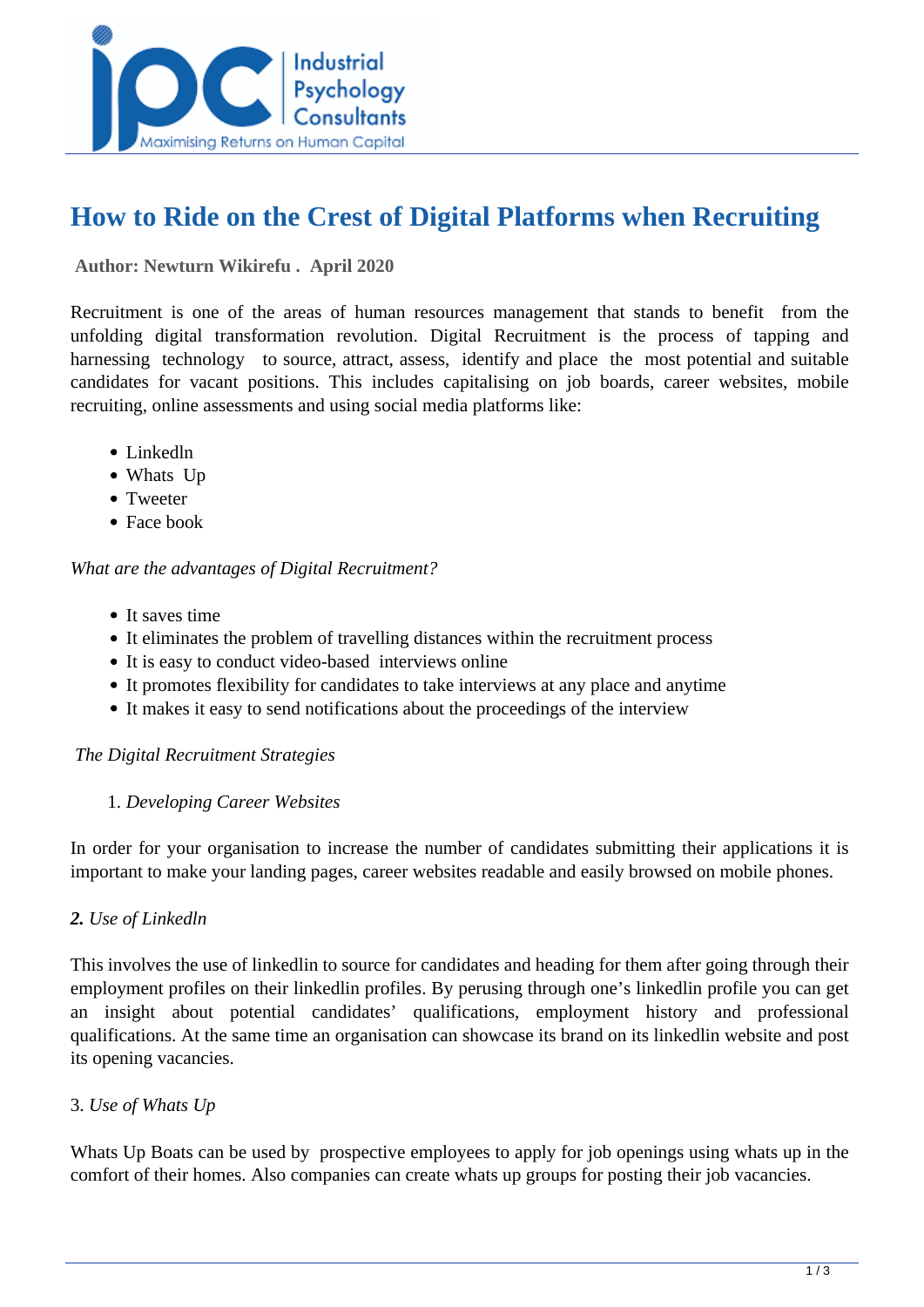

## *4. Searching the Instagram Account*

The Instagram Account can be used by employees to profile their employment history, qualifications, competencies and personality. Recruitment Agencies search the accunts of prospective employees before even inviting them for interviews and can be used for employment reference checking.

# 5*. Use of Face Book Pages*

The potential employees can browse the face book pages of prospective employers so that there get to know about the company brand and the service offered by different companies, different companies' visions, mission statements and value statements before there make up their minds to apply. The employers can use their face book pages to enhance the visibility of their brand.

# *6. Making Use of Jobs Portals*

Many companies are making use of jobs boards to advertise their open job vacancies and source for the CVs of prospective employees. The jobs boards have to be designed in such a way that employees can easily create their accounts that allow them to attach their CVs. At the same time such recruitment boards should be able to send notifications to potential employees about the status of each recruitment stage that includes among other stages:

- Job adverts
- Shortlisting
- Interviewing
- Placement
- Reference Checking
- Probability of getting employed

### 7. *Online Assessments.*

Many companies are now making use of online assessments when recruiting. The techno-savy companies make their prospective employees take assessments tests like psychometric tests, personality tests and assessment centres on line and there invigilate them via skype. Also some employees are interviewing their prospective employees via skype.

# *Conclusion*

In the light of the above evidence, it will be foolhardy for any progressive organisation to try not to and avoid using digital platforms when recruiting. There is no credible denial that the digital platforms make the recruitment process efficient and effective.

*Newturn Wikirefu is the Talent Acquisition Manager at Industrial Psychology Consultants (Pvt) Ltd a management and human resources consulting firm.*